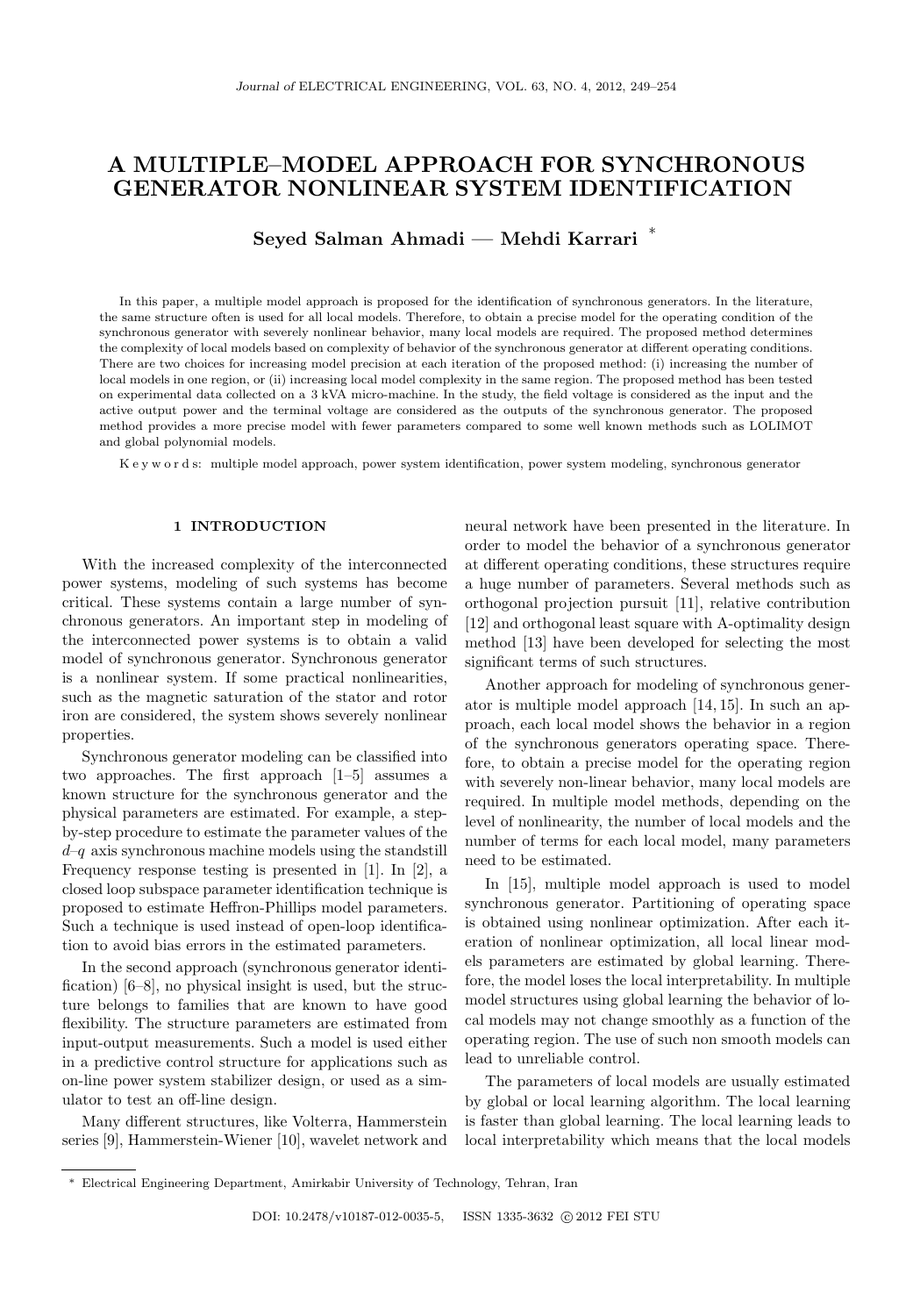reflect the process behavior at the corresponding operating region, but such property is not satisfied by global learning. The number of effective parameters in model is less with local learning than with global learning (see [16] and references therein).

Therefore, the parameters are estimated by local learning algorithm in the proposed method. In this paper, an effort is made to present a new method combining the advantages of both non-linear identification methods. This new method uses the multiple model structure. Where necessary, use local polynomial model instead of local linear model. In the proposed method, global model can be obtained with fewer local models. Contrary to the abovementioned methods, in the proposed method, not only the number of local models is increased, but there are two choices for model increased precision: (1) Increase in the number of local models in one region, and (2) increase in local model complexity in the same region. The local models complexity is, therefore, different at different operating regions. In the proposed method, the iteration of algorithm may not result in a new local model but in the increased complexity of one of the local models.

In Section 2, the formulation of the multiple model approach is described. In Section 3 the proposed algorithm is presented. Experimental setup and data collection on a micro-machine are discussed in Section 4. In Section 5 the proposed method is applied on the experimental data of the micro-machine, and compared with other methods. Section 6 concludes the paper.

#### 2 THE MULTIPLE MODEL APPROACH

In this approach, a global model is given by the combination of the local models, which have been identified over different operating conditions of the synchronous generator. In these methods, global output  $\hat{y}(k)$  is equal to the weighted sum of M local models  $y_i(k)$ ,  $i = 1, \ldots, M$ , that is

$$
\hat{y}(k) = \sum_{i=1}^{M} y_i(k)\Phi_i(\mathbf{z}(k))
$$
\n(1)

with  $y_i(k) = f_i(\varphi_i(k), \theta_i)$ , where  $\varphi(\cdot)$  and  $\theta_i$  are the regression and parameter vectors, respectively, and  $z(k)$  =  $[z_1(k), \ldots, z_1(k)]^{\top}$  is the operating space vector. The validity function  $\Phi_i(\mathbf{z}(k))$  describes the contribution of the i-th local model to the output. Usually, the validity function  $\Phi_i(\mathbf{z}(k))$  is defined as

$$
\Phi_i(\mathbf{z}(k)) = \frac{\rho_i(\mathbf{z}(k), \mathbf{c}_i, \mathbf{d}_i)}{\sum_{j=1}^M \rho_j(\mathbf{z}(k), \mathbf{c}_j, \mathbf{d}_j)}
$$
(2)

where  $\rho_i(\cdot)$  are often chosen to be multi-dimensional Gaussian functions and  $\mathbf{c}_i = [c_{i,1}, c_{i,2}, \dots, c_{i,q}]^\top$  and  $\mathbf{d}_i = [d_{i,1}, d_{i,2}, \dots, d_{i,q}]^\top$  are, respectively, the centre and the standard deviation of multi-dimensional Gaussian function. In other words, global output is obtained by the average of the local model outputs  $y_i(k)$  weighted by local model validity function.

The local models  $f_i(\cdot, \cdot)$  used are linear in parameters. The  $\varphi_i(\cdot)$  and  $z(k)$  can be chosen independently. These vectors can be composed of previous model output and input.

The partitioning strategy of the operating space determines the validity functions parameters. If no a priori knowledge can be utilized for the partitioning of the operating space, either a grid partition or a data-driven method has to be chosen. An overview of existing partitioning strategies is given in [16].

In this paper, the partitioning of operating space is not assumed to be known a priori. The proposed method determines the most significant local models terms. Also the local model orders can be determined. The local models and validity functions parameters are estimated by linear optimization.

## 3 THE PROPOSED METHOD

Assuming a set of input output data is available; first a global model is fitted to the available input-output dataset  $\{y(k), u(k)\}_{k=1}^N$  where  $y(k)$  and  $u(k)$  are output and input measurements, respectively. Next, the system operating space is split into two halves along all dimensions of operating space. For each division, a local model is considered, that is,

$$
y(k) = y_1(k)\Phi_1(\mathbf{z}(k)) + y_2(k)\Phi_2(\mathbf{z}(k)).
$$
 (3)

The local models used are quadratic polynomial. The parameters of the two local models are estimated such that the two models local weighted least squares are minimized together. The local weighted least squares are as follow

$$
J_i = \sum_{k=1}^{N} \Phi_i(\mathbf{z}(k)) (y(k) - y_i(k))^2 = (\mathbf{y} - \mathbf{y}_i)^{\top} Q_i(\mathbf{y} - \mathbf{y}_i),
$$
  
 $i = 1, 2$  (4)

where  $Q_i = \text{diag}(\Phi_i(\mathbf{z}(1)), \Phi_i(\mathbf{z}(2)), \dots, \Phi_i(\mathbf{z}(N))).$ 

The local weighted least squares (ie  $J_1$ ,  $J_2$ ) are combined to one

$$
J = J_1 + J_2 = (L_1 \mathbf{y} - L_1 \mathbf{y}_1)^{\top} (L_1 \mathbf{y} - L_1 \mathbf{y}_1)
$$
  
+  $(L_2 \mathbf{y} - L_2 \mathbf{y}_2)^{\top} (L_2 \mathbf{y} - L_2 \mathbf{y}_2) =$   

$$
\left( \begin{bmatrix} L_1 \mathbf{y} \\ L_2 \mathbf{y} \end{bmatrix} - \begin{bmatrix} L_1 U & 0_{N \times n} \\ 0_{N \times n} & L_2 U \end{bmatrix} \right)^{\top} \left( \begin{bmatrix} L_1 \mathbf{y} \\ L_2 \mathbf{y} \end{bmatrix} - \begin{bmatrix} L_1 U & 0_{N \times n} \\ 0_{N \times n} & L_2 U \end{bmatrix} \right)_{(5)}.
$$

In equation (5),  $Q_i$ ,  $i = 1, 2$  is decomposed into  $Q_i =$  $L_i^{\top} L_i$  where  $L_i$  is an upper triangular matrix with positive diagonal elements and  $y_i = U\theta_i$ , the memory matrix U is composed of candidate regressors.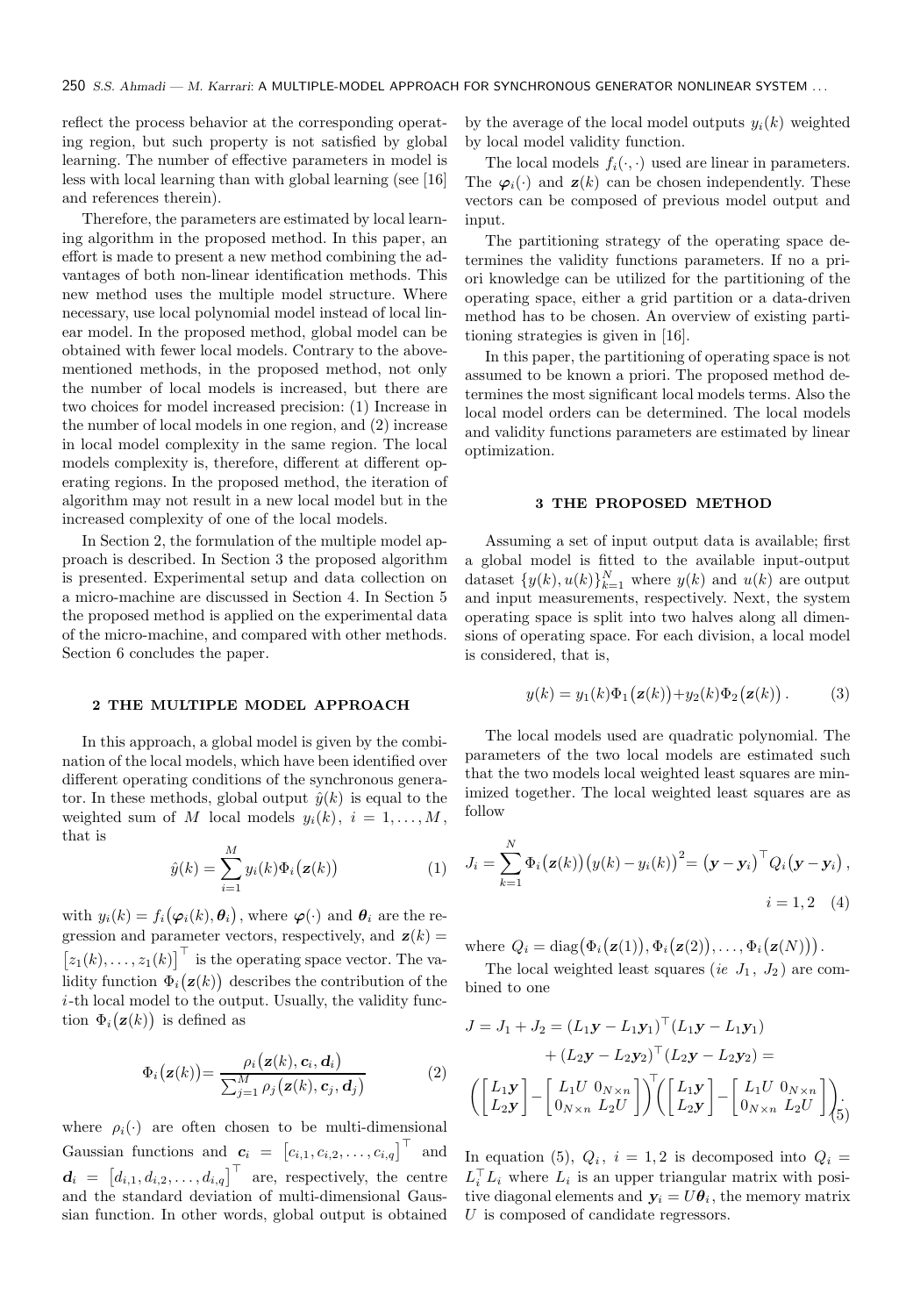

Fig. 1. Experimental setup for the micro-machine

Now an orthogonal least squares with A-optimality algorithm is used in order to determine the most significant terms and to estimate the local models parameters,  $y_1(k)$ and  $y_2(k)$ . See the Appendix for more details of the Orthogonal Least Squares with A-optimality algorithm.

If all chosen terms correspond only to one of the two local models (for example,  $y_1(k)$ ), the other model along with the corresponding membership function can be eliminated. In such a case it is recommended the orthogonal least squares with A-optimality method be implemented once more to determine the most significant terms of  $y_{\text{new}}(k) = y_1(k)$  ie

$$
J = J_1 = (\mathbf{y} - \mathbf{y}_1)^{\top} Q (\mathbf{y} - \mathbf{y}_1) =
$$

$$
(L\mathbf{y} - LU\boldsymbol{\theta}_1)^{\top} (L\mathbf{y} - LU\boldsymbol{\theta}_1) \quad (6)
$$

where Q is the validity function corresponding to the worst model. The matrix  $Q$  is decomposed into  $Q =$  $L^{\top}L$ , where L is an upper triangular matrix with positive diagonal elements.

With the above-mentioned method, new local models are obtained for all operating dimension  $m = 1, \ldots, q$ . Among all partitions, the partition with the smallest output error is chosen. Then, the local loss functions for each local model  $(S_i, j = 1, \ldots, nl$  where nl denotes the number of local models) are computed by weighting the squared model errors with the corresponding value of validity function

$$
S_j = \sum_{k=1}^{N} \Phi_j(\mathbf{z}(k)) (y(k) - \hat{y}(k))^2, \ \ j = 1, ..., n! \tag{7}
$$

Next the local model with the maximum local loss function is chosen. Now the algorithm is repeated with regard to the operating region of the chosen local model. The proposed algorithm is outlined below:

1. Identify a global model using the orthogonal least squares with A-optimality algorithm.

2. Calculate the local loss function in (7) for all local models. Choose the worst local model with the highest local loss function.

3. Split the rectangle of the worst local model into two halves with an axis-orthogonal split. Try divisions in all dimensions. Carry out the following steps for each division:

3a. Construct membership functions  $\rho_i(\cdot)$  for both rectangles. The centers of these membership functions are the centers of the rectangles. The standard deviation in each dimension is calculated as  $\sigma_m = k\Delta_m$ , where  $\Delta_m$  is the width of the rectangle in the dimension  $m =$  $1, 2, \ldots, q$  and k a factor which is chosen a priori, This parameter determines a smooth transition between local models.

3b. Construct all validity functions.

3c. Using (5) and the orthogonal least squares with Aoptimality algorithm determine a number of  $y_1(k)$  and  $y_2(k)$  terms as most significant terms and estimate their parameters.

3c-1. If all the chosen terms are only corresponding to one of the two local models, implement the orthogonal least squares with A-optimality method for (6).

3d. Calculate the sum of square errors for the global model (global loss functions).

4. Among all divisions constructed in step 3, select the one with the smallest global loss function.

5. Check the termination criterion: if satisfied, algorithm is stopped. Otherwise go to step 2.

In the proposed algorithm, the significant terms of both local models in one dimension are estimated together. In this method, it is decided which of the two selections is better to achieve a more precise model: Increasing the number of local models (if the selected parameters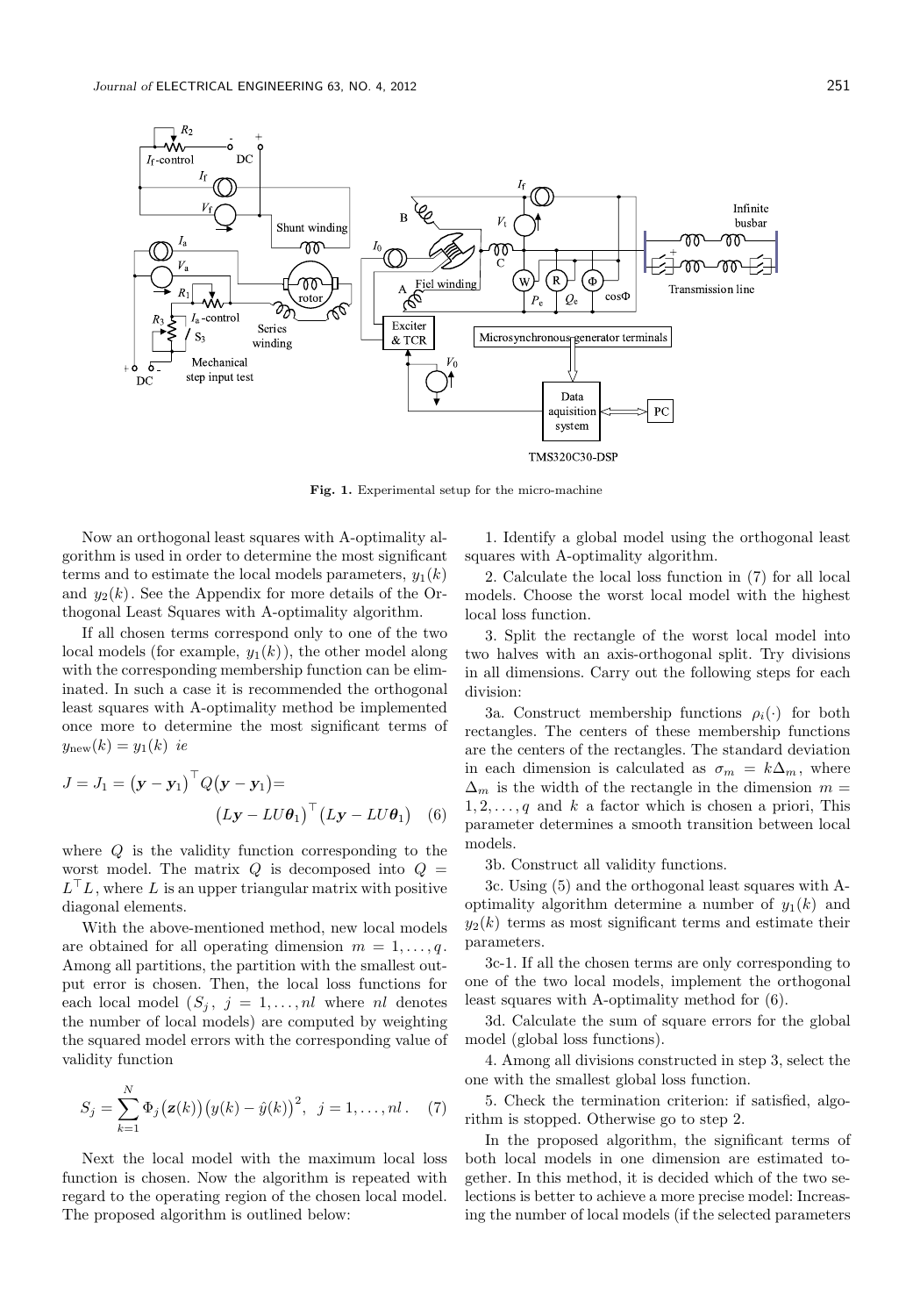

Fig. 2. Experimental data with a PRBS signal applied to the field



Fig. 3. Performance of LOLIMOT and the proposed algorithm for terminal voltage on the validation data



Fig. 4. Performance of LOLIMOT and the proposed algorithm for electrical power on the validation data

belong to both or regions), or increasing the number of terms (if the selected parameters belong to one of the regions). However, in LOLIMOT algorithm [16], a local linear model is identified for both partitions. The complexity of both identified models is the same. Since there is the possibility that there may not be sufficient data in one of these regions, the resulting model will not be precise. This problem is solved in the proposed method.

# 4 EXPERIMENT ON SYNCHRONOUS GENERATOR

The system under consideration is a 3 kVA, 208 V, 3 phase micro-machine, driven by a DC motor. The micro machine can represent dynamic response of much larger synchronous machines when the parameters and variables are considered in a normalized version (per unit system [17]). The main problem with a micro-machine can be the field time constant, which is much lower than that of the larger machines. This problem has been overcome using a time constant regulator, which is used to increase the effective field time constant to match that of the larger units.

The experimental setup used for the experiment is shown in Fig. 1. The synchronous generator is driven by a DC motor. The exciter input signal is applied to the synchronous machine through a D/A converter. The field voltage, terminal voltage  $(v_t)$  and the electrical power  $(P)$  are measured and sampled by the data acquisition system. The machine is connected to a constant voltage bus by a double circuit transmission line modeled by lumped elements. Each circuit consists of six  $\pi$  sections and simulates the performance of a 300 km long 500 kV transmission line.

The sampling time was selected to be 50 ms. This sampling time proved to be fast enough to capture the required dynamics.

A pseudo random binary sequence (PRBS) signal with 25 % of the nominal value was applied. The initial operating condition was selected to be  $P = 1.2$  pu,  $Q = 0.72$  pu,  $v_t = 1.31$  pu.

The field voltage, electrical power and terminal voltage measured are shown in Fig. 2.

## 5 SIMULATION RESULTS

In this section, the number of effective parameters and the precision of the proposed algorithm for the experimental results (in Section 4), are compared with other methods.

The number of effective parameters of global quadratic model is considered to be equal to the number of global model's parameters. In local learning, the number of effective parameters is given by [16]

$$
n = \sum_{i=1}^{nl} \sum_{j=1}^{nl} \text{tr}(Q_i U_i (U_i^\top Q_i U_i)^{-1} U_i^\top Q_i
$$

$$
\times Q_j U_j (U_j^\top Q_j U_j)^{-1} U_j^\top Q_j \tag{8}
$$

where  $tr(A)$  denotes the trace of a matrix A and  $U_i$ , the memory matrix, corresponds to the  $i$ -th local model.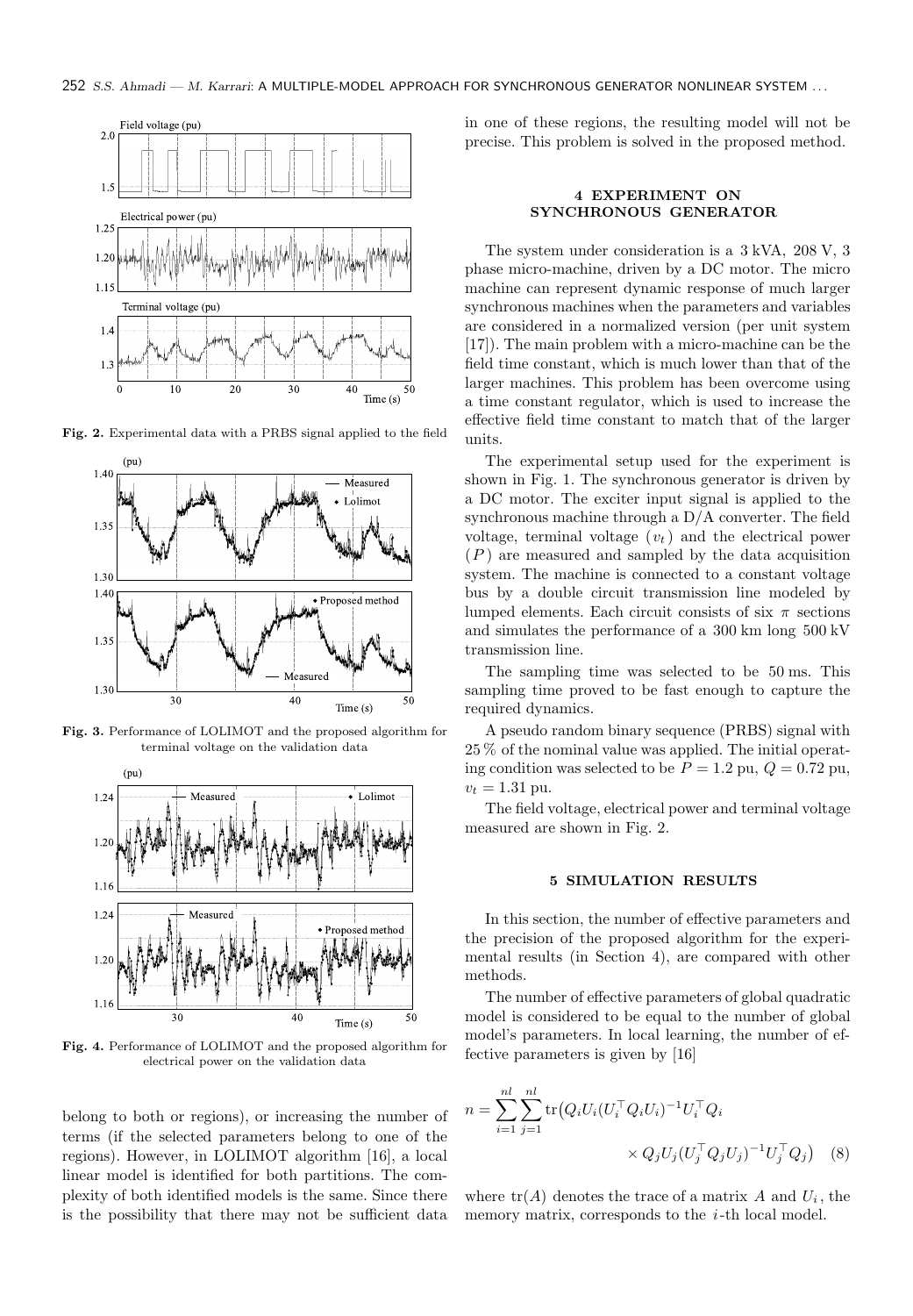Table 1. Results for terminal voltage

| model                  | <b>LOLIMOT</b> | The proposed<br>method |
|------------------------|----------------|------------------------|
| n.                     | 37             | 19                     |
| Number of local models | 12             |                        |
| <b>NRMSE</b>           | 0.3296         | 0.2948                 |

Table 2. Results for electrical power

| model                  | <b>LOLIMOT</b> | The proposed<br>method |
|------------------------|----------------|------------------------|
| n.                     | 55             | 14                     |
| Number of local models | $20 -$         | 3                      |
| <b>NRMSE</b>           | 0.6251         | 0.5819                 |

The models are trained using the first 500 samples of the input-output data set and tested with the remaining 500 samples. The order of local models is considered to be equal three. In this study, the input is the sampled field voltage and the outputs are the sampled terminal voltage and electrical power. The operating space for LOLIMOT and the proposed algorithm is chosen as  $z(k) = [u(k-1), y(k-1)]^{\top}$ . The validation capability and accuracy of different methods could be evaluated using the Normalized Root Mean Square Error (NRMSE).

Now that the system under study and the criteria for comparison are explained, the proposed identification is applied on the system and compared with a global quadratic model and LOLIMOT methods. First the main design points for each approach are explained:

Global quadratic model: To select the most significant model terms and estimate the model parameters simultaneously, the orthogonal least squares with A-optimality algorithm is used. The results of LOLIMOT and the proposed algorithms are by far better than that provided by global quadratic model. Therefore, the efficiency of the proposed identification method and the LOLIMOT method is discussed.

LOLIMOT algorithm: In continuous iteration of LOLIMOT algorithm, identified models are tested.

The proposed algorithm: This method with  $\alpha = 10^{-6}$ is applied for electrical power and terminal voltage. The identified models are validated in various iterations.

The model output for terminal voltage and electrical power over the validation data identified by LOLIMOT and the proposed algorithms are shown in Figs. 3 and 4, respectively.

The identification results of LOLIMOT and the proposed algorithm for terminal voltage and electrical power are summarized in Tabs. 1 and 2, respectively.

It can be followed from Tabs. 1 and 2 that the proposed algorithm yields a model with a more reduced number of effective parameters and better validation performance.

#### 6 CONCLUSIONS

Nonlinear identification of a synchronous machine using multiple model structure is described in this paper. In the proposed identification algorithm, neither the complex global structure nor multiple model structure with a high number of local models are used. Instead, the advantages of both methods are combined together to identify a model with fewer number of effective parameters and fewer local models. The proposed method uses local polynomial (or linear) models for complex (or simple) operating regions.

To obtain a more precise model, at each iteration, a choice is made between increasing the number of optimal local models or increasing the complexity of each local model. By this method, each local model order also is determined. The proposed method has been verified by studies using actual data obtained on a physical synchronous machine and performed much better than previous algorithms with fewer parameters.

In this paper, terminal voltage and the active power are considered as the outputs of the system and the field voltage as the input of the system. Experimental results show that the proposed method can provide a more precise model with fewer parameters. The obtained model can be used for system analysis and controller design, and is planned to be used for designing a power system stabilizer (PSS) in a predictive on-line control structure.

## Appendix — The Orthogonal Least Squares with A-optimality algorithm

A linear-in-parameters model can be formulated as

$$
y(k) = \sum_{i=1}^{n} \theta_i(k)\varphi_i(k) + e(k), \quad i = 1, 2, ..., N \qquad (9)
$$

where  $\varphi_i(k)$ ,  $i = 1, 2, ..., n$  are all candidate model terms,  $e(k)$  is an uncorrelated model residual sequence with zero mean and variance of  $\sigma^2$  and  $\theta_i$ ,  $i = 1, 2, ..., n$ are the unknown parameters to be estimated.

Equation (9) can be represented in matrix form as

$$
y = U\theta + E \tag{10}
$$

where  $\mathbf{y} = [y(1), \ldots, y(N)]^\top$ ,  $U = [\boldsymbol{\varphi}_1, \ldots, \boldsymbol{\varphi}_n]$ ,  $\boldsymbol{\varphi}_i = [\varphi_i(1), \ldots, \varphi_i(N)]^\top \,,\ \boldsymbol{\theta} = [\theta_1, \ldots, \theta_n]^\top \,,$  $\mathbf{E} = [e(1), \ldots, e(N)]^{\top}$ .

An orthogonal decomposition of U is

$$
U = PA \tag{11}
$$

where A is an  $n \times n$  unit upper triangular matrix and P is an  $N \times n$  matrix with orthogonal columns  $p_i$  such that

$$
P^{\top} P = \text{diag}\{p_1^{\top} p_1, p_2^{\top} p_2, \dots, p_n^{\top} p_n\} \tag{12}
$$